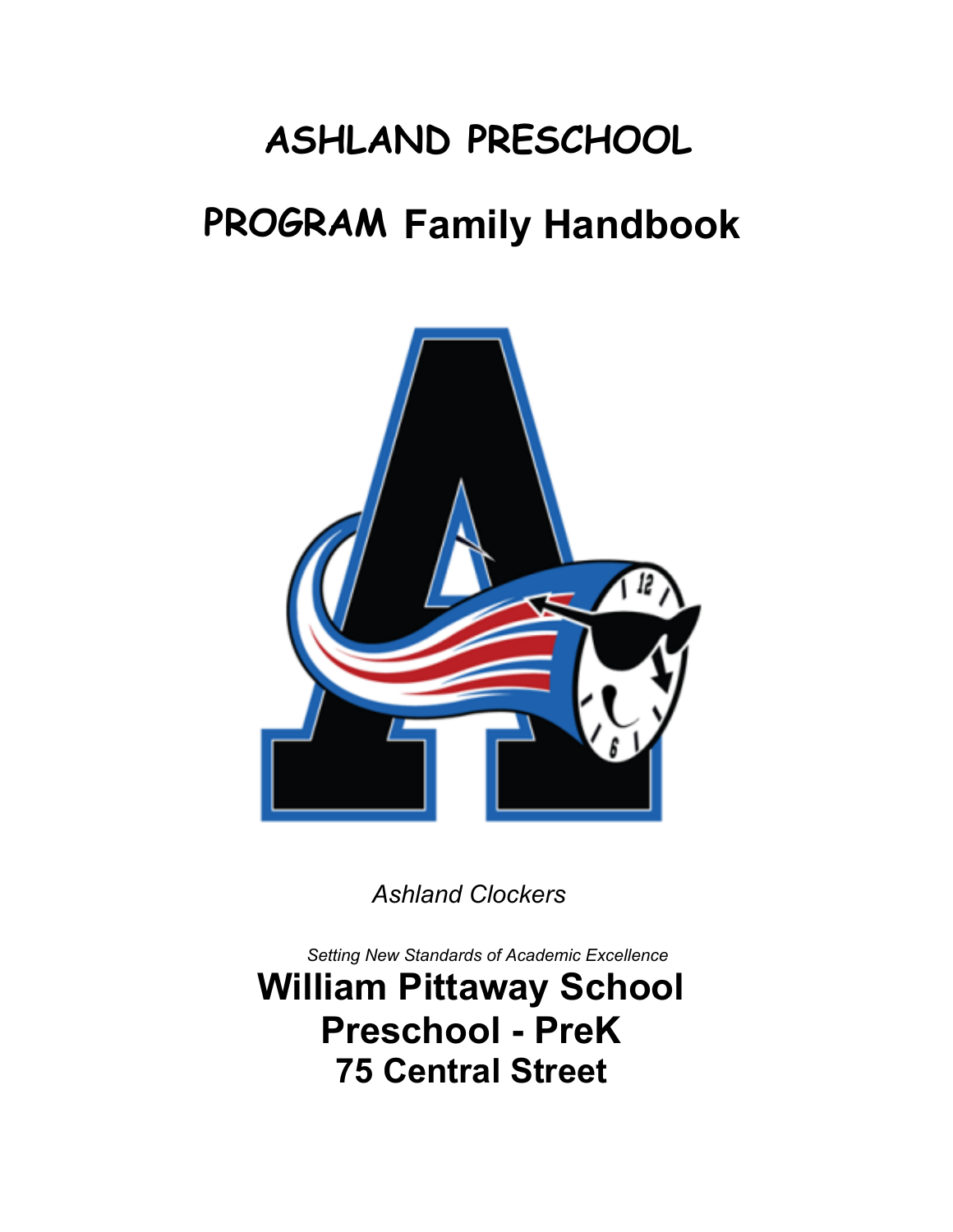## **Ashland, MA 01721 Phone: (508) 881-0160 Absentee Phone: (508) 881-0160 Fax: (508) 881-0148 School Hours: 8:30 a.m.-2:55 p.m.**

**Sara Davidson**  *Director* 

**James Adams**  *Superintendent* 

### **School Committee**

Laurie Tosti- Chair Marc Terry- Vice-Chair Tina Fitanides **-** Secretary Erin Williams- Member Paul Kendall- Member

**The information in this handbook is current as of August 2021 publication. Ashland Public Schools reviews and revises its policies and curriculum on a regular basis to meet local and state guidelines.**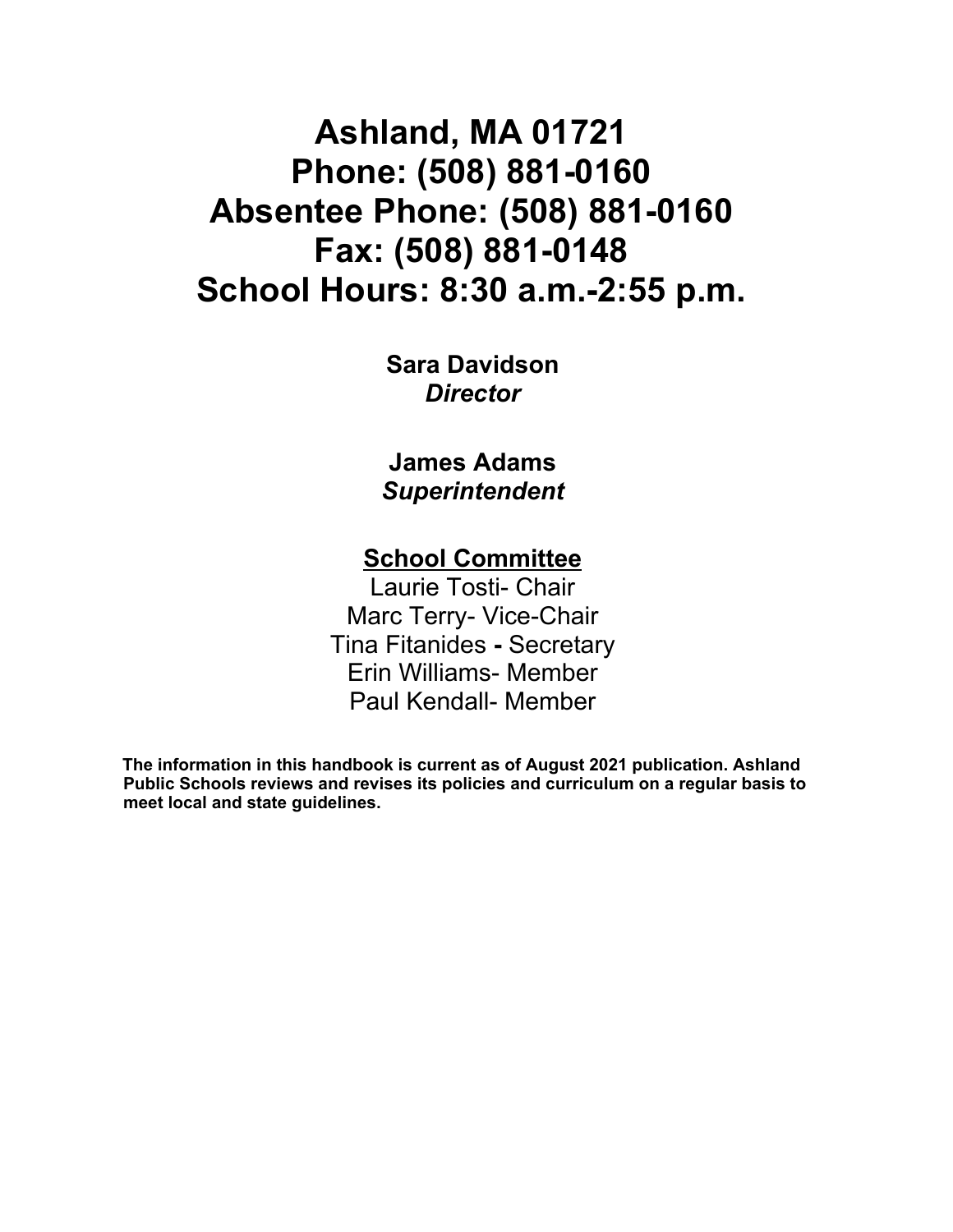|  | <b>Table of Contents</b> |  |
|--|--------------------------|--|
|--|--------------------------|--|

| <b>Section</b>                                                                                                                                                       |    |
|----------------------------------------------------------------------------------------------------------------------------------------------------------------------|----|
| <b>Introductory Letter</b>                                                                                                                                           |    |
| Our mission, Vision & Core Values, Program Goals,                                                                                                                    |    |
| Affiliations, How to Reach Us, Scheduling,<br>Routines & Procedures: The First Week, Building & Security, Personal<br>Belongings, Full Day Classes, Snacks & Lunches |    |
| Birthdays And Celebrations, Outdoor Play, Departure, Parental Authorization for Pick Up,                                                                             | 4  |
| Cars & Booster Seats<br>Our Statement of Philosophy For Curriculum and Learning Effectiveness<br>Enrollment Policy,                                                  |    |
| Withdraw from the Program, Tuition and Refund Policy, Confidentiality Plan; Parent Information,                                                                      |    |
| Progress Reports, Parent Conferences, Assessment of Child Progress, Field Trips, Child<br>Abuse, Toileting & Changing Policy,                                        |    |
| Communication between School and Home, Weather Related School Closings, Newsletters<br>and Informational Flyers, Toys from Home, Parental Involvement                |    |
| Guidance and Discipline, Conflict Resolution Strategies                                                                                                              |    |
| Handbook Scope and Limitations, Statement of Non-Discrimination, District Policies                                                                                   |    |
| School Attendance; Warren/Pittaway Site Council, Leaving a Message for Teacher, Health Services                                                                      |    |
| Health Services (Cont.), Transportation Medication, Health Record, State Mandated                                                                                    |    |
| Requirements Management of Life Threatening Allergies, Chronic Illness Policy,                                                                                       |    |
| Handbook Review.                                                                                                                                                     | 14 |

#### **Translation of the Parent/Student Handbook**

Please call the main office at the school if you would like a copy of this document translated into a language other than English.

Por favor llame a la oficina principal en la escuela si desea una copia de este documento sea traducido a otro idioma que no sea Inglés.

Por favor, ligue para o escritório principal da escola, se você quiser uma cópia deste documento traduzido em uma língua diferente do Inglês.

یرجى االتصال على المكتب الرئیسي في المدرسة إذا كنت ترید نسخة من ھذه الوثیقة مترجمة إلى لغة غیر اللغة االنكلیزیة.

Gelieve telefonisch contact op het hoofdkantoor op de school als u graag een kopie van dit document vertaald in een andere taal dan het Engels.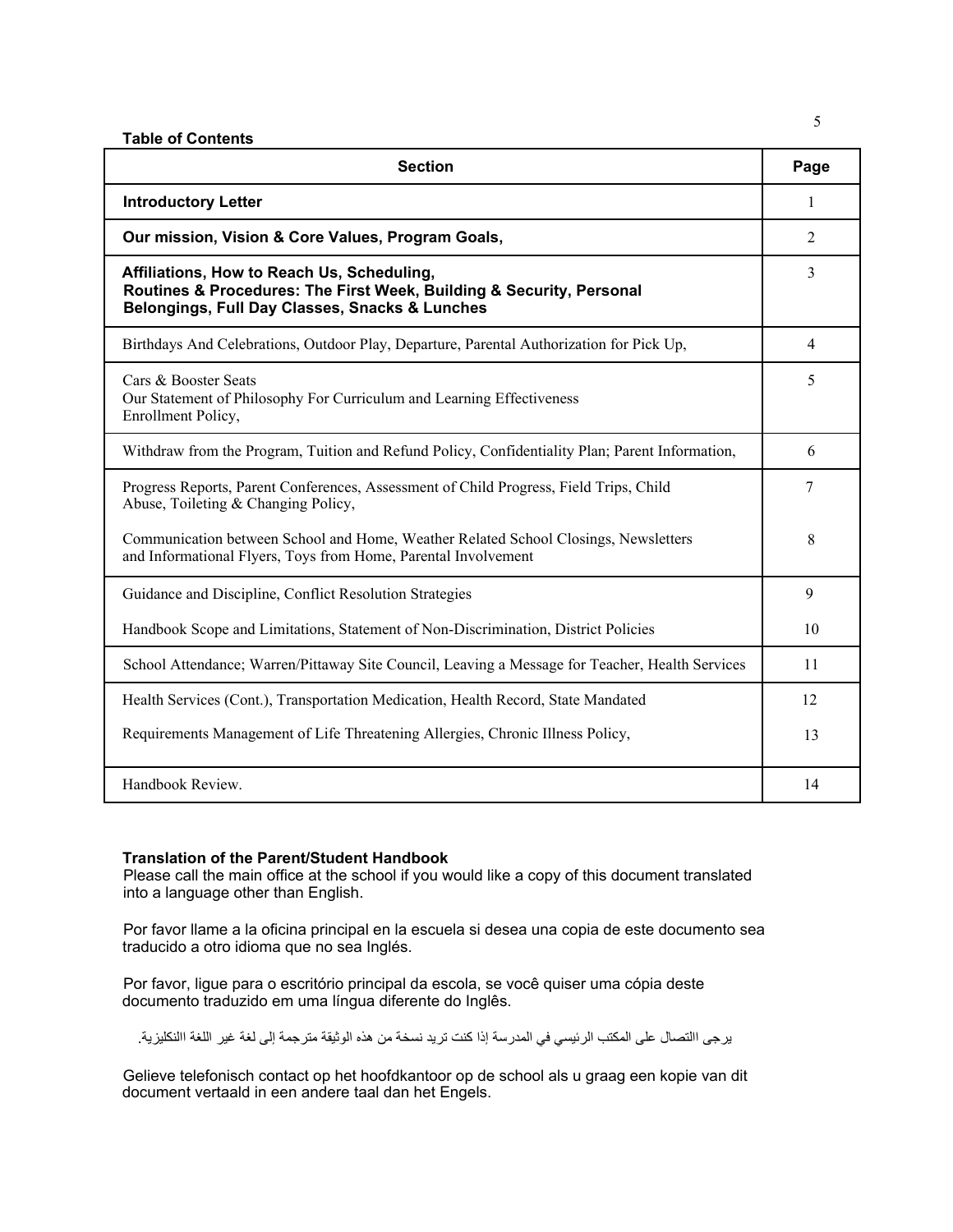### 만일 당신이 그 문서의 사본을 영어가 아닌 다른 언어로 번역하려는 학교에 메인 사무실로 전화 주시기 바랍니다.

#### Dear Parents/Guardians,

We would like to take this opportunity to welcome you and your child to our program. The Ashland Preschool is an inclusion model offering enriching developmental experiences to children of preschool age. This non-profit organization is governed by the Ashland Public Schools and enhances the educational experiences of the children through the Ashland Preschool PTO.

Our program is represented by experienced, certified, and credentialed staff. Our teaching and support staff interacts with children in a friendly, positive manner. Children are listened to and allowed the chance to respond with comments and suggestions to open-ended questions. The child is valued as an individual and given constructive, positive reinforcement and personalized attention. Our staff recognizes and stresses the importance of accepting one another's unique qualities, abilities, and cultural heritage.

In order to achieve our goals, our curriculum is designed to stimulate learning in all developmental areas-physical, social, emotional, and intellectual. Language development is an essential part of our program, because children at this age are constantly seeking answers to their questions. We encourage them to not only ask what they want to know, but to talk, discuss things, and offer their own ideas to develop thinking and problem-solving.

We encourage children to do things for themselves. To help foster independence, we have designed the classroom activity areas so they can plan, initiate, and carry through on tasks that interest them. We stress good personal habits, cleanliness and responsibility for belongings. Our goal for our families is to develop a partnership of trust and respect as we work towards supporting them in their child rearing efforts. Our goal for the community involves presenting a program that will help in meeting the needs of the very young, while contributing to the wholesome growth and development of our future citizens.

We look forward to our time with you and your family.

Sincerely,

Sara Davidson

**Our mission** is to provide a safe, engaging, and inclusive learning environment, empowering every student to acquire and develop the necessary skills and knowledge to become active, caring, and passionate life-long learners and citizens in an evolving and diverse world.

#### **To accomplish this mission, Ashland Public Schools**:

· Will improve student achievement for all students while closing the achievement gaps for our students of color, low-income status, ethnicity, English language learners and students with disabilities through targeted instruction and curriculum.

· Will ensure student success by supporting students, faculty, staff, and parents to develop strategies, skills, and tools necessary to maintain a healthy physical and mental well-being. · Will create a district environment based on collaboration, respect, and open lines of communication through partnerships with parents, businesses, and the entire Ashland community.

· Will support educators in their continual effort to improve instruction and student achievement through targeted professional development, focusing on best practices, use of data, productive collaboration, and sensitivity to the needs of every student.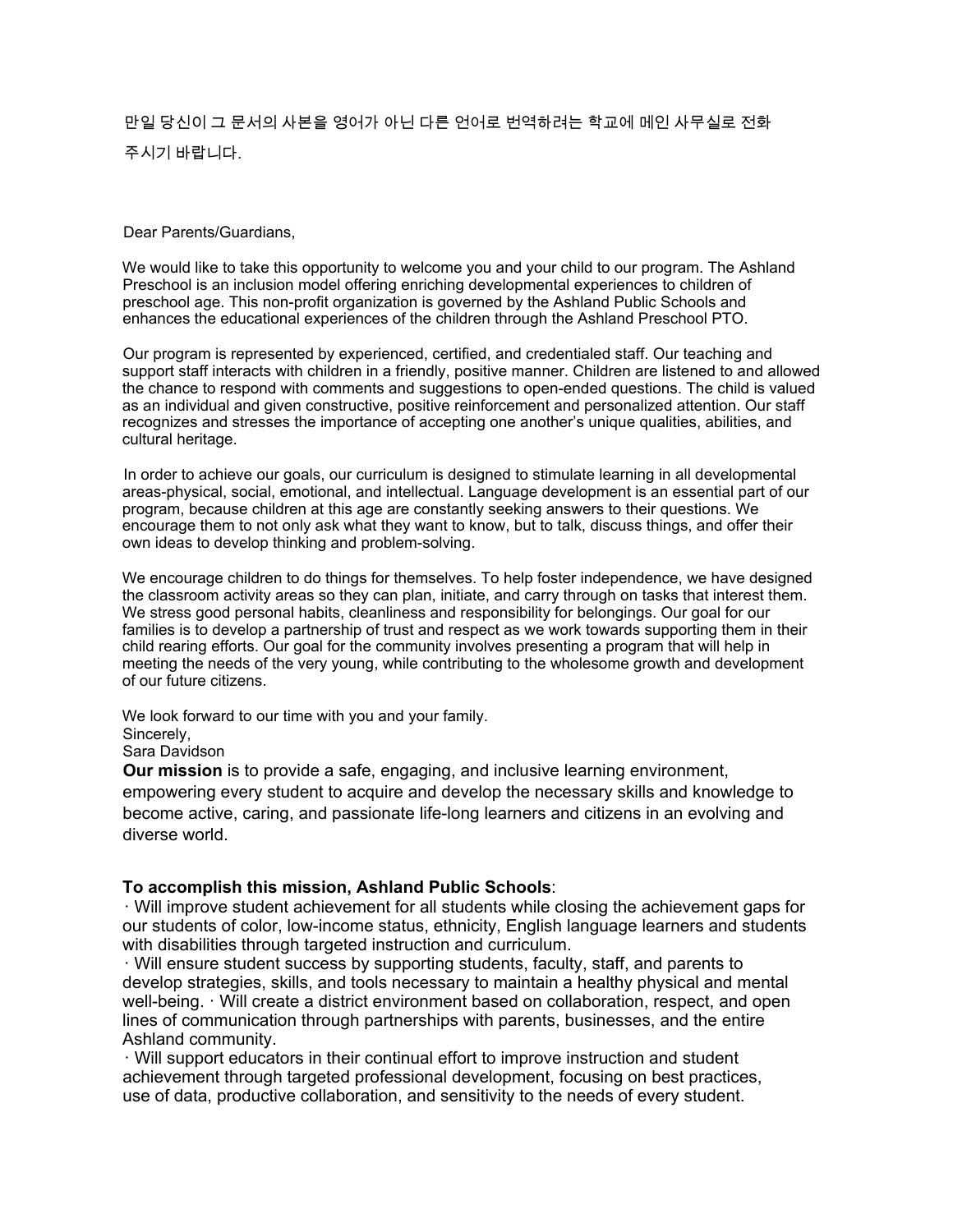#### **Our Vision**

The Ashland Public Schools will be a model district that embraces the academic and social-emotional growth of all students through a supportive, collaborative and challenging experience. Our students will develop into life-long learners who will contribute positively to society.

#### **Core Values**

*Responsibility***:** We believe in the importance of individual and group accountability to make thoughtful, appropriate decisions that produce positive results for all. **Respect:** We believe in the inherent value of all: including oneself, one's peers, and all who are part of our community and greater global society.

**Excellence:** We believe as individuals, schools, and a community, in the cultivation of an environment in which each member is supported in achieving his/her greatest potential. *Integrity*: We believe in making decisions that uphold the values of honesty, decency, and sincerity in all our actions.

#### **Program Goals**

The goal of Ashland Preschool is to provide a warm, safe and secure environment to promote the healthy growth and development of each and every child. We offer enriching and fulfilling experiences to build a strong foundation of readiness skills for positive self-image and future learning.

Ashland Preschool is a program that recognizes and welcomes children at all developmental levels. You will find children with and without disabilities learning and playing together. Our teaching staff utilizes strategies and methods to accommodate children within a wide range of needs to include the classroom environment, activities, materials and instruction. Our classroom and specialists staffing include, but is not limited to, professionals experienced in the areas of early childhood, inclusion, speech and language, occupational therapy and physical therapy. Through this inclusive setting, they are available to work and meet with each other on an ongoing basis. This allows for the coordination of services that ensure the consistency necessary to meeting every child's needs.

*If you have questions or need information about preschool screening, or types of services available, please contact:* Sara Davidson at (508) 532-8090 or email: sdavidson@ashland.k12.ma.us

#### **How To Reach Us**

Phone # - (508) 881-0160 e-mail- preschool@ashland.k12.ma.us Fax#- (508) 881-0148 website: www.ashland.k12.ma.us Mailing Address- Ashland Preschool Program, William Pittaway School 75 Central Street, Ashland, Ma. 01721

#### **Scheduling**

Classrooms are open from 8:30am-2:55pm, Monday thru Friday during the public school year. The program is closed on public school holidays, vacations, and whenever the schools are closed due to inclement weather. A copy of the current school year calendar is provided to all parents. Enrollment options available include the following: AM session (8:30-11:00 am) Monday through Thursday (3-4 yr. old) PM session (12:10-2:55 pm)-Monday through Friday (4-5 yr. old)

Full day (8:30am-2:55pm) - Monday through Friday (3-5 yr. old & 4-5 yr. old)

· Early drop-off (7:30am) and extended time (until 4:30pm) is available depending on need and availability of staff. A summer program is available during the summer months in July and August. Separate information is available after March regarding tuition fees.

#### **Routines & Procedures**

#### **The First Weeks of School**

We will share with you our Parent Information Packet that includes our Guidance and Behavior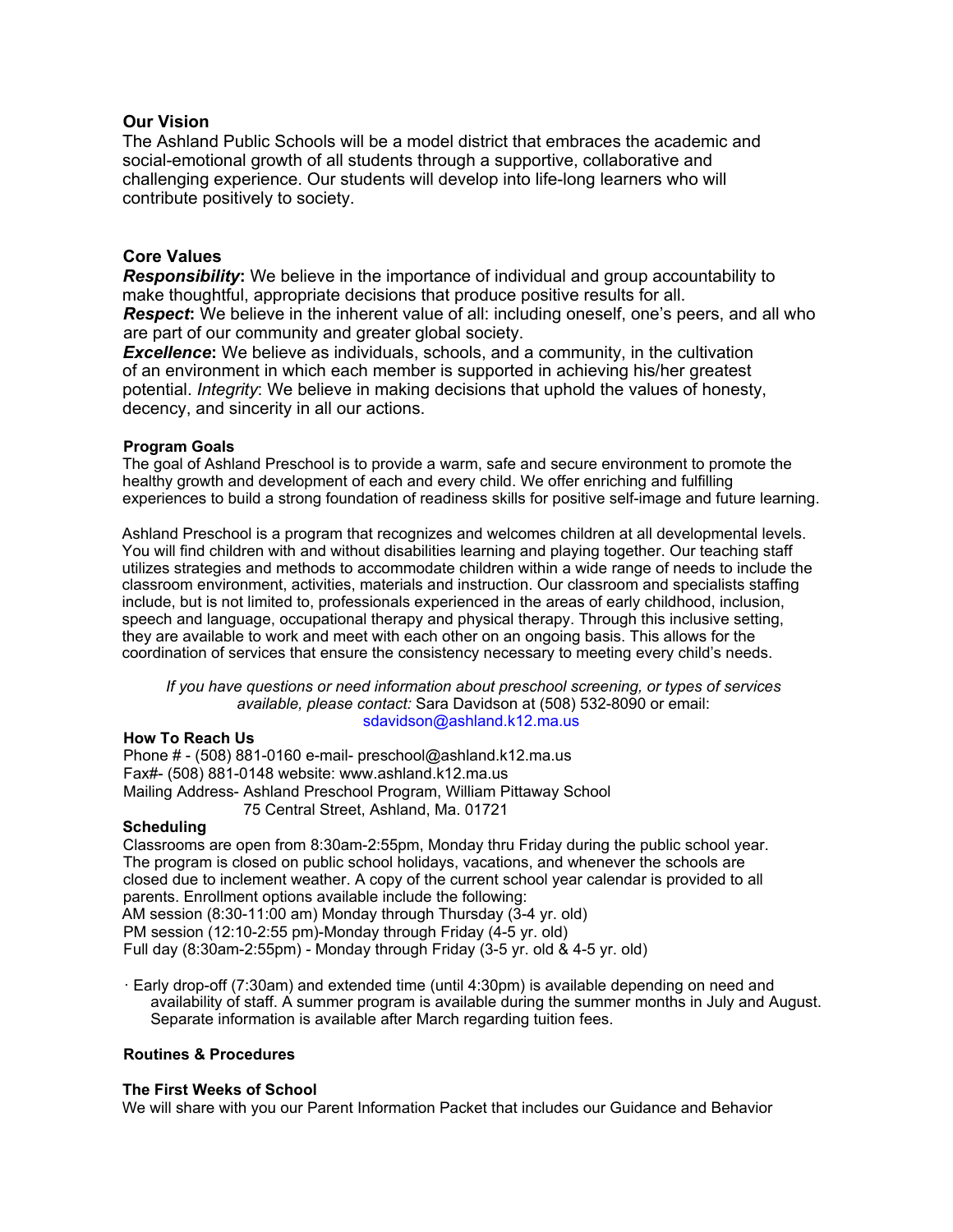process, PTO and other helpful information. While every effort is made to make your child feel comfortable at school, some children may require a period of adjustment in their new surroundings. If helpful, we recommend that you individually discuss with the staff, suggestions you have to best help your child transition more easily. We welcome any information families are willing to share regarding your family and how best to care and educate your child.

#### **Building Security and Access**

All school buildings in the Ashland School District have in place a visual security monitor and door lock system. The main doors to all schools remain locked at all times when school is in session. When you approach the school entrance you will note a buzzer. Please press the buzzer to alert us of your arrival. You will be asked to identify yourself and the nature of your visit. It would be helpful to let us know in advance if you or a family member intend to visit or pick up at a particular time. Although this system may seem somewhat impersonal, it is intended to keep your children as safe as possible.

#### **Personal Belongings & Clothing**

Each child has a cubby, with his/her name on it for coats, backpacks, and other belongings. If needed, please sew tabs on or label coats, jackets and sweaters. Children are encouraged to be selfreliant, and tabs are helpful in achieving this. In addition, your child will need appropriate seasonal outdoor wear such as a sweater or jacket, raincoat, rain boots, warm coat and hat, mittens, boots, and snow pants. **Please no child umbrellas- they pose a safety hazard around others.** In cold winter weather we will spend time outdoors if the **wind-chill** temperature is 20 degrees or above. Children should wear simple, comfortable play clothes and closed toe rubber soled shoes or sneakers. **Please, NO sandals, clogs, jellies, crocks or other ornamental shoes that may slip off the feet. These are not safe for playground play.** Each child should send in a complete set of spare clothing: underwear, socks, shirt, pants, which will remain at the school in the event of "accidents." They will be returned at the end of the school year.

#### **Full Day Classes**

We encourage one small soft cuddly stuffed animal or favorite blanket for **rest time**, and a **small handled toothbrush**. (The bigger novelty toothbrushes do not fit in our holder) for use after lunch that will remain

at school. **Rest time** will begin after lunch and last approximately 45 minutes. Children are asked to rest, but your own child's need will dictate whether or not he/she sleeps. Books are offered and story tapes and soft music is played during this time.

#### **Snacks & Lunches**

Families will provide healthy morning and afternoon snacks, to include: grains, fruits, vegetables, and juice or water.

Sweetened beverages should be avoided. We ask that children's **lunches** contain items from the main food groups and discourage foods high in salt or sugar. Finger foods such as sandwich sections, fruits and spoon foods (yogurt, applesauce) are healthy choices. **To avoid choking: grapes, hot dogs, melon, etc. should be cut lengthwise, not circular. Do not pack nuts, popcorn, raw peas, or hard pretzels.** Box lunches cannot be cooked or heated, as we do not have the facilities or staffing to accommodate this. Hot foods may be packed in a large-mouth thermos. Include a cold pack for foods as needed.

*Please alert the school about any allergies or sensitivities to foods or drink your child may have.* You may also choose to have your child purchase lunch. Menus are sent home monthly, indicating daily choices. Please list any food allergies so the cafeteria manager can accommodate your child's needs.

#### **Birthdays and Celebrations**

Children may want to share birthdays at school with their friends. Please check with your child's teacher to schedule a day. Because of the increasing numbers of food sensitivities among our children, and in keeping with our Wellness Policy, birthday snacks may not be brought into school. You are more than welcome to send in special birthday party favors to share with the class. They cannot contain food.

#### **Outdoor Play**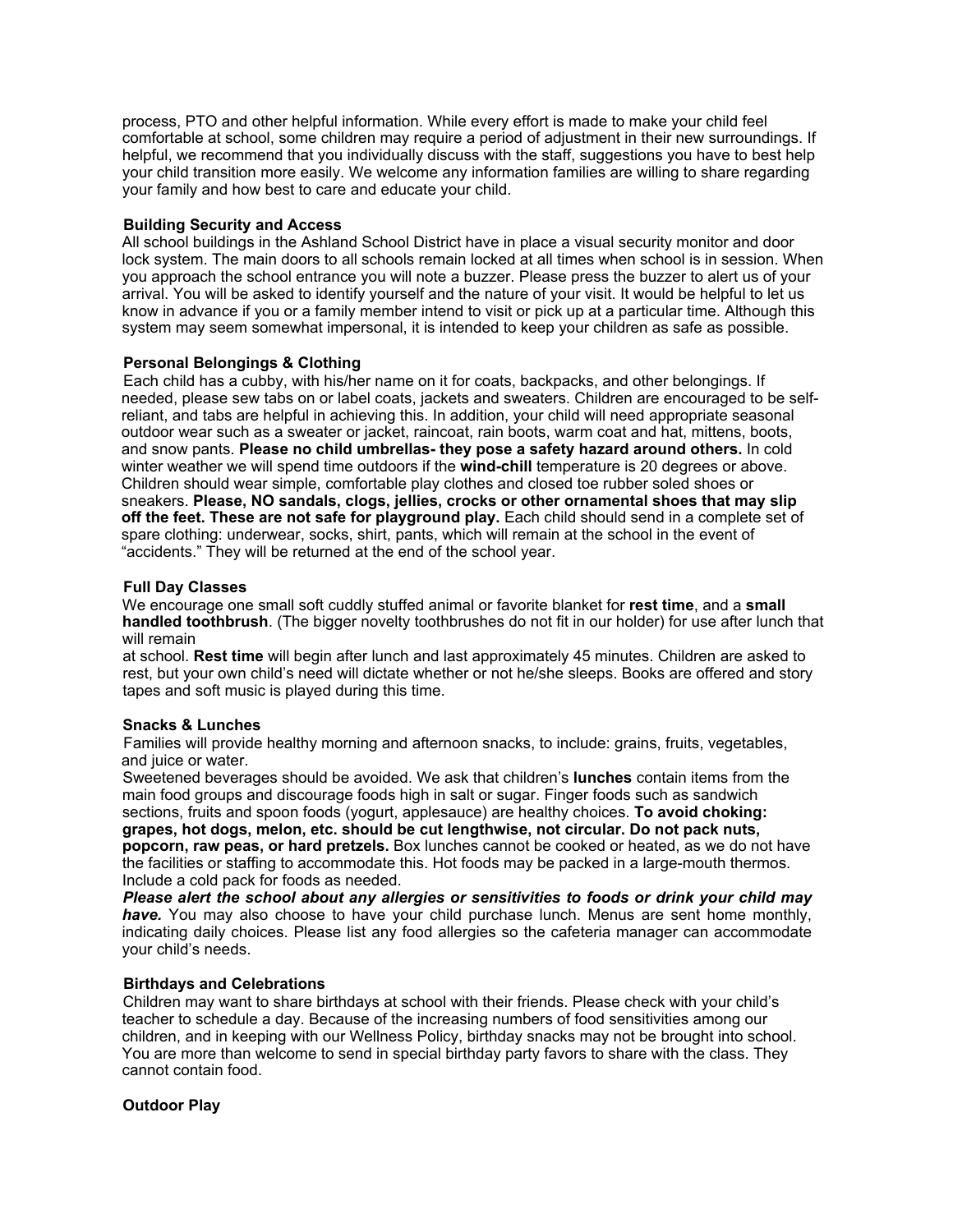Outdoor play provides activities that are beneficial to overall physical health and the general wellbeing of young children. Each class will have opportunities for outdoor play when weather conditions are safe and appropriate. Children will use program outdoor equipment and the adjacent field for additional large motor activities. In the event of inclement weather or unsafe conditions, large-motor activities will be provided indoors using recommended appropriate equipment from the CFOC (Caring for our Children) Outdoor play times are listed in each classroom schedule and posted for your reference.

#### **Departure**

Departure time is another critical transition for children, and it is very important that you pick up your child on time, either 11:00am or 2:55pm., or 4:30pm for those in extended time. Please follow the same procedure as for arrival by staying in a single line. Once you have pulled all the way up. Please shut your car off. Exit your vehicle and take your child's hand. You must then buckle your child in their car seat. A late fee of \$20.00 for each 15 minutes or fraction thereof will be charged. Families who are consistently late picking up their child may be unenrolled from the program. Parents picking up from late pick-up should park, enter the building through the main entrance, and proceed to the extended time classroom.

#### **Parental Authorization for Pick Up**

*PLEASE NOTE-* Teachers will only release your child to adults who you have specifically authorized on the Authorization form at the time of Enrollment. Should you need to designate additional people please send in a note indicating the person's name, relationship to the child, and the type of vehicle they will be driving. If necessary, you may call and give the needed information over the phone. A picture ID (ex. Driver's license) will be requested when the identity of the person picking up is unknown to the staff.

#### **Car Seats and Booster Seats**

#### *Please note-*The Ashland Preschool Staff strictly enforces the **Massachusetts Child Passenger Safety Law (MGL, C.90,S.7AA & C.90,S.13A)**

Mass. Child Passenger Safety Law requires all children riding in passenger motor vehicles must be in a Federally-approved child passenger restraint that is properly fastened and secured until they are 8 yrs. old **or** over 57 inches tall. The child passenger restraint shall be properly fastened

and secured according to the manufacturer's instructions. An operator of a motor vehicle who violates the provisions of this section shall be subject to a fine of not more than twenty-five dollars.

#### **Our Statement of Philosophy for Curriculum and Learning Effectiveness**

Ashland Preschool is an educational program designed to promote the social, emotional, physical and cognitive development of our young children. The curriculum encourages children to be actively involved in the learning process by providing valuable," hands-on" type of experiences. Our curriculum is comprised of the *Houghton Mifflin Pre-K,* and supplemented by activities that are a reflection of the Massachusetts Dept. of Early Education and Care's *Guidelines for Preschool Learning Experiences* that is based on the standards for PreK- K in the approved revisions of the 2011 & 2017 *Massachusetts Curriculum Frameworks.* These guidelines structure learning through play and meaningful activities in a developmental sequence. They can be accessed at *www.eec.state.ma.us.* 

We provide developmentally appropriate materials and equipment to emphasize the learning process rather than the product produced. This enables us to achieve goals in several areas.

**Language Development-** Language and Communication Skills are a major part of the curriculum. Our program encourages children to ask questions, tell stories, recite poetry, and take part in dramatic play. There is on-going encouragement to verbalize feelings during play and group time.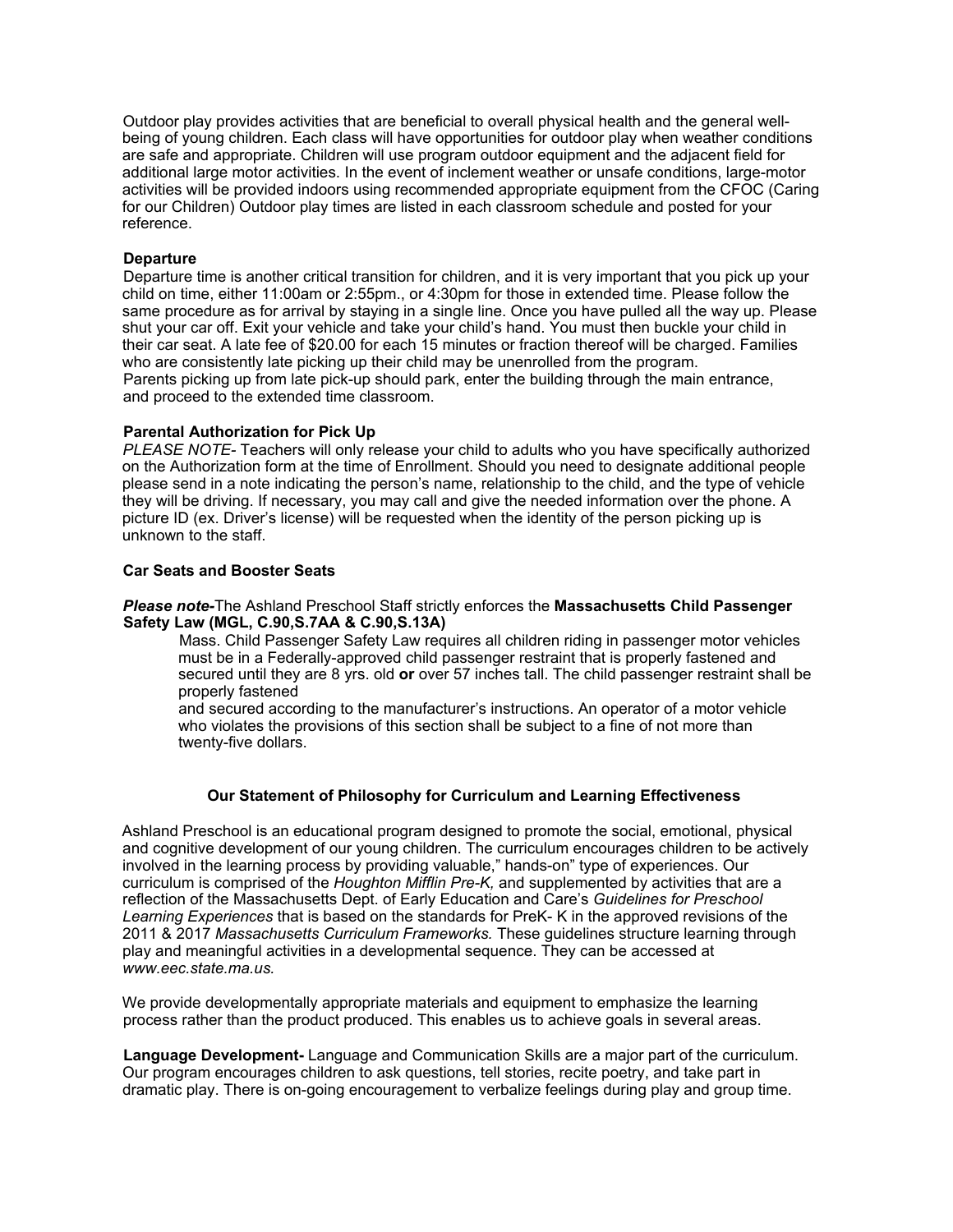**Self-Help Skills-** Learning self-help skills enables the child to examine the environment and to develop confidence, independence, and self-esteem. Early childhood educators and support staff encourage good personal grooming, cleanliness, organization, and responsibility for belongings. Activity centers are designed to allow children the option to make choices and engage in activities they have interest in or ones they are curious about.

**Positive Self-Concept-** The staff values the child as an individual and gives constructive, positive reinforcement. A positive well being leads to the prosocial types of behavior that we strive for in home and school environments. Self-confidence in a child is a cornerstone for future competence and success.

**Learning Through Play-** Play is a major vehicle for learning and intellectual development. It is a purposeful activity that has enormous influence on a child's development. Play combines fun with function, and in the process fosters joy in learning. Often play is self-directed and engages a child in activities which are important to language and social development.

#### **Enrollment Policy**

At the time of enrollment a non-refundable registration fee is required, and is not applied towards tuition. The child must be a minimum of 3 Years Old, and preferably toilet trained when attending our preschool program. Please fill out the Enrollment Packet that is on the Ashland Public School Website under the Parent tab. One the enrollment packet is completed, you must contact Erin Paolini at the Central Enrollment office and make an appointment. Please bring with you a birth certificate; a current physical form with immunizations and lead test; and Proof of Residency (this could be an excise tax, water bill, trash fee, or a bill from the Town of Ashland.)

#### **Withdraw From the Program**

A one month notice is required before withdrawal of a child from the program. Failure to do so will result in two weeks tuition due at the time of withdrawal. **Please note: This is not a pay as you go service, but a financial commitment for the year. You are responsible to make tuition payments, even if you choose to take extended time away during the school year. Please plan your vacations carefully.** .

#### **Tuition and Refund Policy**

You may pay your yearly tuition in full or you may opt to pay in 10 monthly payments, Payments are August 1st and end May 1st. Tuition fees are based on your child's session schedule and are not adjusted for absences due to illness, holidays, vacations, extended periods of non-attendance- planned or unplanned, weather related cancellations or any other event that results in your child not attending school. All tuitions are due on or before the 1st of each month. Tuitions not paid by the 10th of the month will be subject to a late fee of \$20.00. *Any tuition or late fees that are not paid will directly impact your child's ability to attend school.* You may mail your payment to the *Ashland Preschool at 75 Central St., Ashland, MA. 01721.* Payment can be sent to school in the child's backpack in their red folder.

Please pay by check or money order. NO CASH will be accepted. Please make checks payable to Ashland Preschool. A statement will be sent via email on a monthly basis, for your convenience.

**Confidentiality Plan-** *The use or disclosure of any information pertaining to an individual child and his/her family, both in the home and in the school setting, shall be used only for the purposes directly connected with program planning, and the administration of the Ashland Preschool Program. Disclosure of a child's records beyond family members, program personnel, and consultants having an obligation of confidentiality shall require written familial consent (except in the cases of suspected abuse or neglect). The Ashland Preschool Program's Confidentiality plan is based on mandates from the Ashland Public School System, the program standards for Early Learning Experiences from the Mass. Dept. of Early Education and Care, and the guidelines for accreditation from the National Association for the Education of Young Children.*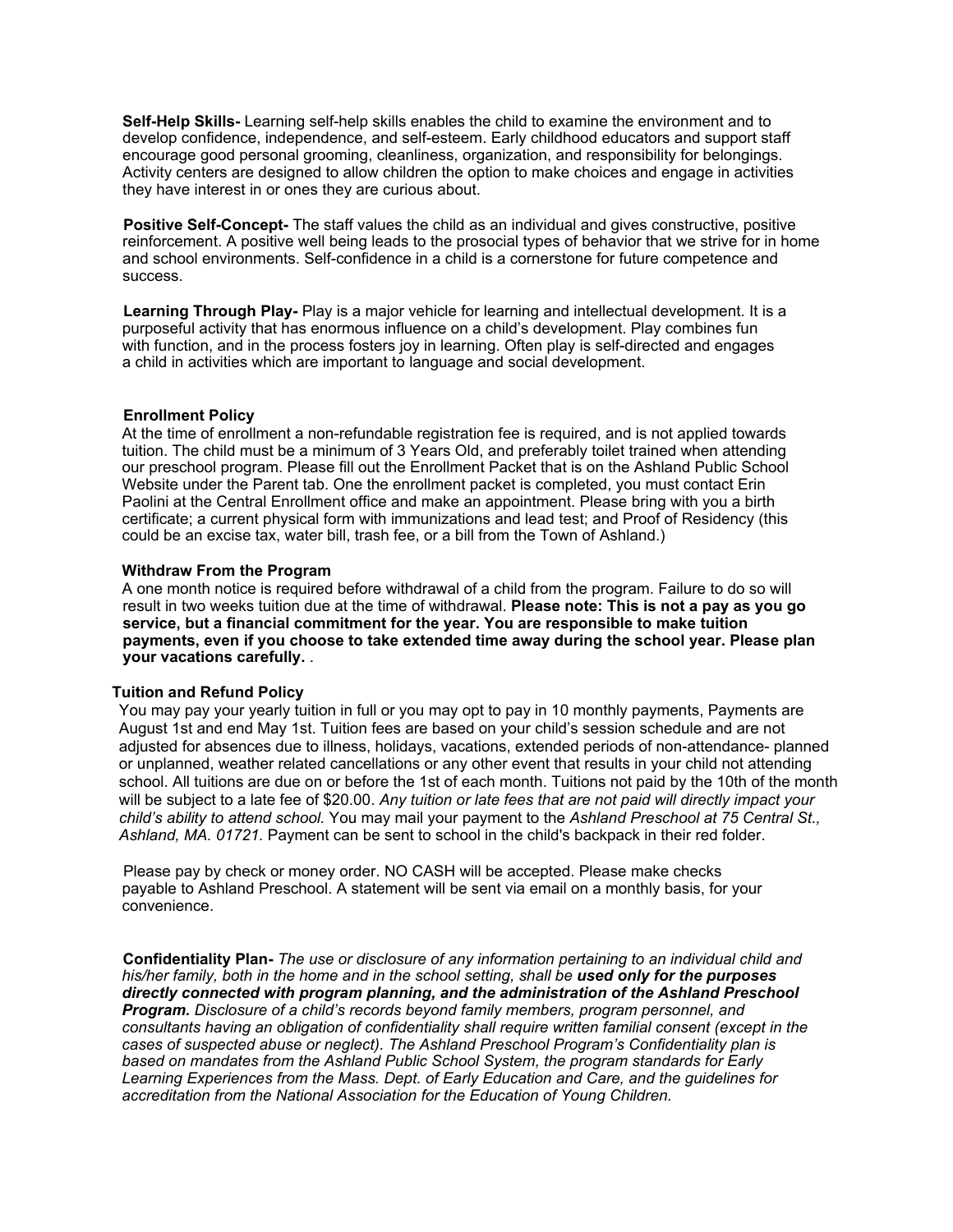*A child's individual file, health record, assessment information will be kept in a locked, and secure location.* 

#### **PARENT INFORMATION:**

Parents are welcome in the building for conferences, various presentations, meetings, occasional lunch, etc. All visitors must have a valid CORI (Criminal Offender Record Information) conducted by the Ashland Public Schools. Visitors must enter and exit the building at the main entrance and sign in on the Visitors' Log which is on the counter by the front office. Visitors must wear a visitor's badge and check in with the secretary to inform where one is headed. Please note that this is for the safety and security of the children. Additionally, should there be a need to evacuate the building; the Fire Department has requested we keep a log of people visiting the building. When your business in the school is complete, please sign out on the Visitors' Log to indicate that you are no longer in the building and kindly return the visitor's badge by the main office.

#### **Progress Reports**

Formal reporting of students' progress occurs three times per year (December, March, and June). The final report card is sent home with the student on the last day of school. The standards are based on the Massachusetts Curriculum Frameworks and are available at **http://www.doe.mass.edu/** 

#### **Parent Conferences**

Parent-teacher conferences are scheduled during the fall PreK-5 Early Release Days and the spring PreK-5 Early Release Days. Children requiring additional services and/or support will receive their child's information as outlined in the individualized plan (IEP) from the Special Education department. Team meetings for student progress, annual review, and IEP development will be scheduled through the Special Education Dept. An end of the year Progress Report will be sent home in June, summarizing your child's developmental skills.

Although parent-teacher conferences are specifically scheduled in the fall and spring of the school year, teachers are encouraged to confer with parents on an ongoing basis as needed. If there are concerns regarding a student's academic progress, motivation, effort, or behavior, parents will be notified immediately. Telephone conferences are permissible and encouraged in those instances where it is difficult for the parent to come to the school during the day. Both teachers and parents who have a concern about a child's progress may request additional conference time throughout the year as needed.

#### **Assessment of Child Progress**

Our assessment process is an ongoing, systematic approach to collect information on your child's learning and development. It is used to help determine the needs of individual students when planning for curriculum content and instruction. We achieve this using a variety of methods that include: family input from student registration, communication with families, observations, anecdotal records, data collection, work sampling, portfolios, checklists, informal testing, and progress reports. All information on development and learning that is shared with families will be done so privately, as outlined in our Confidentiality Policy.

#### **Field Trips**

We will notify parents in advance as to the date, time, location and cost. Parents will have an opportunity to chaperone. Chaperoning parents will be required to fill out a CORI form prior to the field trip. This is a criminal background check mandated by the school district. Since volunteers are depended upon to be available to the children for supervision and care, *infants and siblings are not allowed on field trips.* 

Safety precautions will be taken during field trips including but not limited to: the use of school buses having seat belts, first-aid supplies to include epi pens, emergency contact information for each student, communication device to contact the school or for use in emergencies, and extra clothing or snack if needed.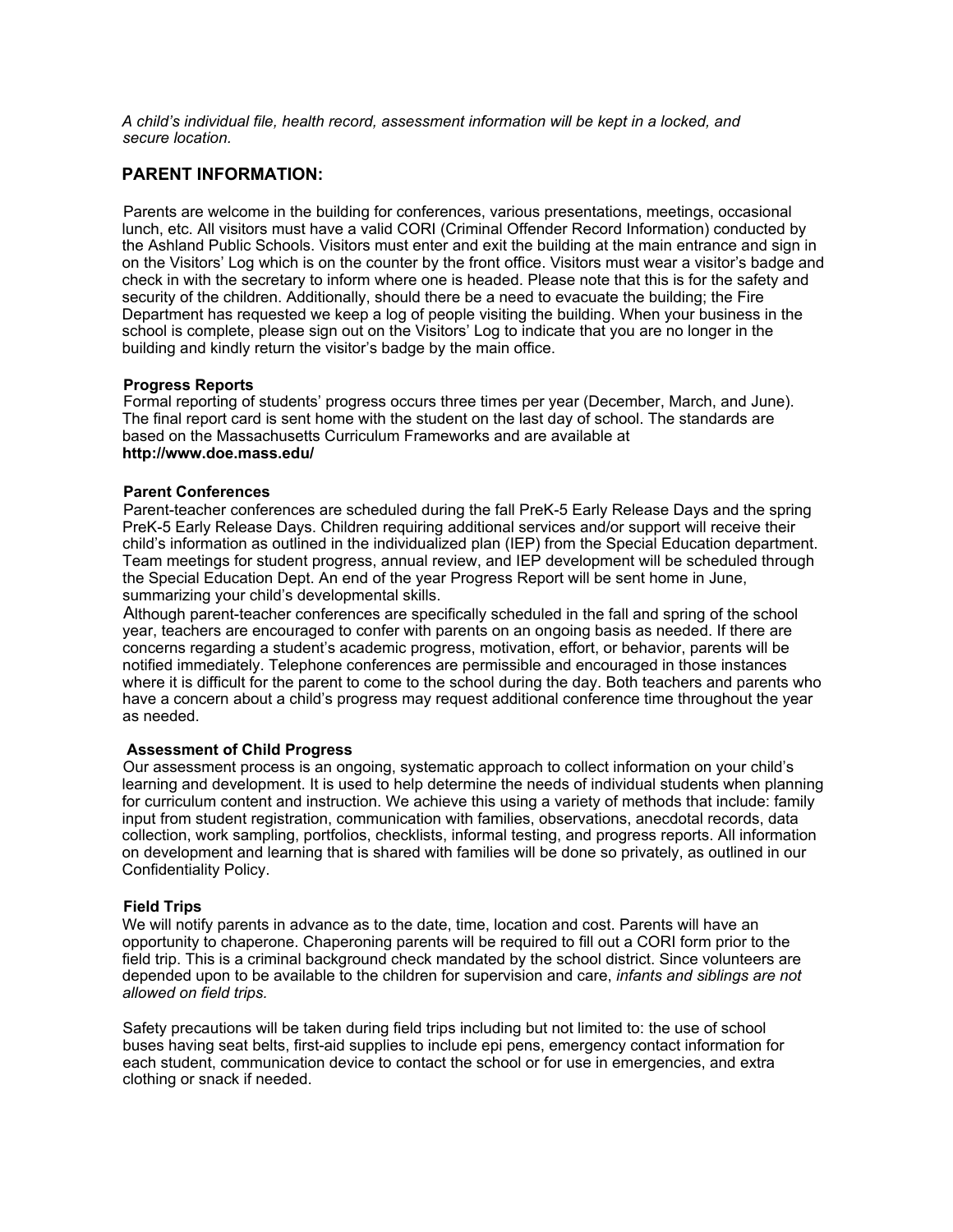#### **Child Abuse**

Teachers and support staff are mandated reporters and State Laws require them to report any suspicion of child abuse or neglect to the Department of Children and Family Services. Information will be documented and kept on file.

#### **Toileting & Changing Policy**

Children are taken to the bathroom on a regular basis in keeping with the daily routine. Children are also taken individually when they express a need to go or when staff notice visible indicators that the child may need to use the bathroom: wiggling side to side, or grabbing their clothing. Children who are wearing "pull-ups" are dealt with in the same manner as those in underwear. They are given the opportunity to use the toilet and reminded to ask an adult to take them if they feel the urge to go.

We encourage your child's active participation in the routine so we ask that you send your child in clothing that is easy for them to manage; pull-on elastic waist pants vs. jeans with zippers, snaps, and/or belts. This is especially helpful if your child is still trying to master independent toilet usage. As they become more proficient, you will be able to introduce more complex forms of clothing. Please remember to send in a complete change of clothing that can be kept at school in case of accidents- shirt, pants, underwear, and socks. Also, if your child is in the process of training, extra pull-ups and flushable wipes in the backpack are needed.

Although we try to offer as many opportunities as possible for bathroom use, "accidents" do happen. In the event of an accident, we will assist the child in removing the soiled clothing, cleaning themselves, and putting on clean clothing. We will send the soiled clothing home in a plastic bag for you to launder. We ask that you then send in another set of clothing to be kept at school.

#### **Communication between School and Home**

Communication between school and home is a continual process, and strongly encouraged. While our multilingual resources are limited, every effort is made to share information in languages that families use and understand, as well as providing other adaptive communication systems as needed. Please let

administration know of any special arrangements that need to be made to maintain the connection from school to home. We welcome volunteers who speak the language of the children we serve to help us with our efforts to share information with children and families.

Staff will communicate with families on a weekly basis, either in person or through alternative means to include: notes, email, phone calls, and communication folder.

#### **Weather Related School Closings & Delays**

Ashland Preschool follows the Ashland Public School schedule for Holidays and vacations. When the Ashland Public School closes due to inclement weather, Ashland Preschool will also be closed. In the event a storm develops during the day and causes hazardous driving conditions, we will broadcast on the news as well as send emails to the parents. If in doubt, you are encouraged to call the school directly. Watch or listen to the following stations for all cancellations: TV- Channels, 4,5,7 Radio-WBZ, WRKO, WCVB, or check the school website at: http//:www.ashland.k12.ma.us/ **Delays –** If a delay is called, AM Preschool is cancelled. Full Day students arrive at 9:30 if it's a one hour delay, or 10:30 if it's a two hour delay. If they call a delay and students signed up for Early Drop off 8:30 am Drop off for a one hour delay, or 9:30 am Drop off for a two hour delay. **Early Releases** – PM Preschool is cancelled and full day students will have an early release.

*Connect Ed,* a notification system to reach large numbers of people at the same time, will be used in emergencies or in time sensitive situations that require immediate notification to parents and families.

#### **Newsletters and Informational Flyers**

Each week a program newsletter is sent home to parents informing them of program and PTO news. In addition to the newsletter, curriculum information, event news, fundraising, tuition reminders, and other educational information is sent home. Please send your child to school with a backpack large enough to carry a "school to home" folder for notices and projects or crafts from school. An email system will be used in an attempt to reduce the amount of paper. **Please make sure we have a**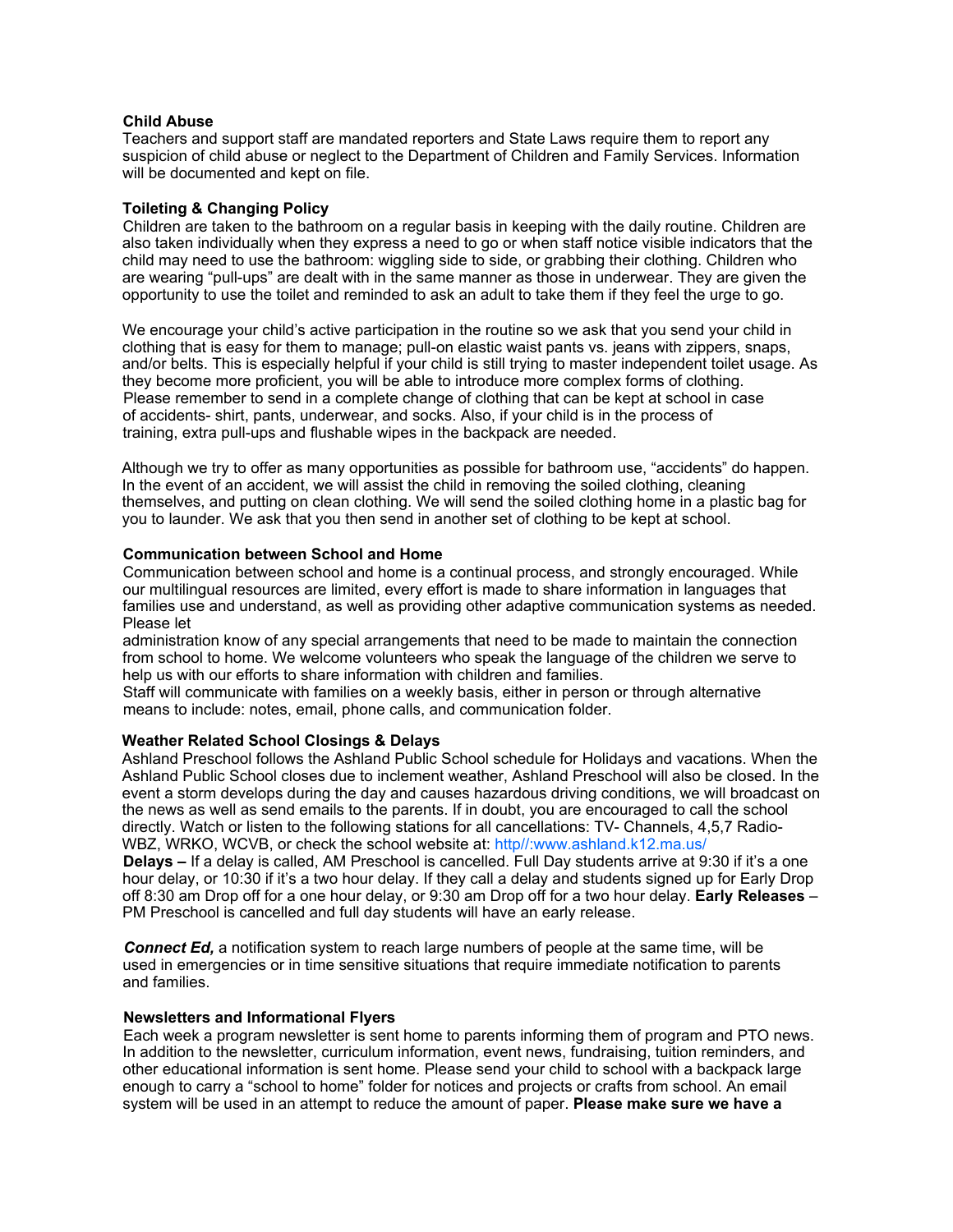#### **current email address on file.**

#### **Toys from Home**

Bringing "toys" from home is discouraged, as we cannot be held responsible in the event of items being lost or broken. We do however encourage items of interest to "share" with the group at meeting time.

#### **Parental Involvement**

We love having our families' visit the program, and we ask that you follow our procedure for doing so. Our "Be Our Guest" program allows parents and other family members to set up a day and time that is convenient for you to visit. We reserve the right to schedule times that are the least disruptive to student learning and program operations. Information about visiting is sent home after the first few months of school.

The Ashland Preschool PTO is an organization that allows many opportunities for parents and other family members to volunteer and get involved. The Preschool PTO enhances the educational program by providing enrichment programs and events that strengthen the relationship between home, school and community. Please refer to our school calendar regarding these fun, family based activities. You may be able to attend some of the monthly PTO meetings, help out with an event, or show your support by attending the functions.

ASHPAC (Ashland Parent Advisory Council) is an additional resource and opportunity for parental involvement. This council supports the parents of children receiving special educational services, and meets monthly.

You may also consider involvement in our Pittaway/Warren Site Council, a group of parents, staff and administration which work to develop ongoing improvement through the development of yearly goals.

#### **Guidance and Discipline**

The Ashland Preschool Program strives to maintain an environment in which children are taught about responsibility, safety, respect, care of property, and consideration of others. We are also aware that our children come to us at different stages of emotional development, and sometimes display unacceptable behavior that needs to be addressed by staff. We attempt to identify with the child what that unacceptable behavior is, and how his/her behavior may affect others. We then help the child see the possible consequences of this behavior and find more suitable alternatives. We arrange our classroom environment in such a way as to prevent negative behavior and conflict as much as possible. We accomplish this by setting limits, discussing rules, giving acceptance and acknowledgement for prosocial behavior with smiles, nods, and verbal praise, and most of all allowing the children to understand one another's actions by encouraging them to "use their words" in expressing feelings. When a child is unable to control behavior, attempts are made to redirect a child to an alternate activity or be given some personal space so he/she can regain control and rejoin the group, when ready. Please refer to the insert in the Parent Information Folder entitled, "Guidance & Discipline''. This is posted in each classroom and lists strategies that are used by staff for intervention and redirection.

Ashland Preschool also implements a school wide **Positive Behavior Interventions and Support (PBIS)** program, which is also carried over to our other schools in the district. Through this framework we teach and support positive behaviors for ALL students. This schoolwide approach focuses on building a safe, positive environment in which all students can learn. Our two fundamental expected behaviors are: **Be Safe and Be Kind**.

#### **System of Discipline for Students with Special Needs**

**The disciplining of special needs students is governed by federal special education law and the regulations promulgated thereunder. These laws include the Individuals with Disabilities Education Act, 20 U.S.C. \*1400, et seq.; \*300.519-529 et seq., Massachusetts General Laws c.71B, and, 603 C.M.R. 28.00** 

In the event a child is presenting with oppositional behaviors and intervention is necessary, the special education team will meet to discuss a behavior intervention for success plan. The student profile will be presented in the context of a team meeting. The child's teacher and other relevant team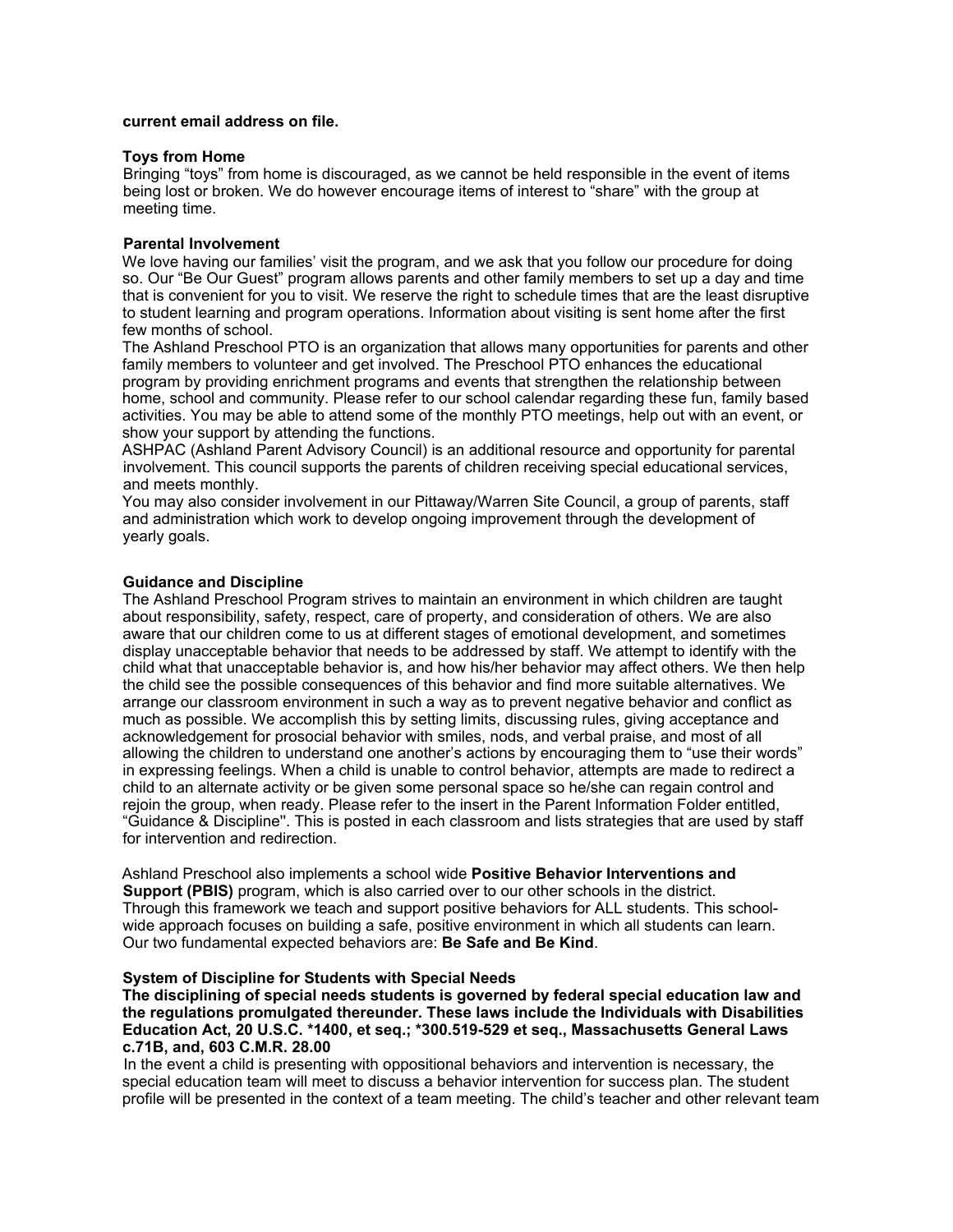members will outline concerns and strategies attempted to address the issue, and any other pertinent information. The team will brainstorm next options and develop a behavior action plan. The plan will include definitions of the dangerous and/or maladaptive behavior, the teacher and other staff's response, and include proactive strategies to promote acceptable behaviors during the day. Staff will be trained as needed for management of behaviors, and behavior plans will be developed based on IEP goals and included in the IEP under accommodations.

#### *Teachers, Assistants, Parent-helpers, etc. May NOT punish a child for soiling, wetting or not using the toilet, engage in psychological abuse or coercion. Threats and derogatory remarks are never used. Physical punishment such as shaking or hitting shall not be used. No child shall be denied food as a form of punishment.*

**Conflict Resolutions Strategies**- Our program is committed in working with individual families, should differences arise. Just as we do with our Guidance and Behavior Process, we will look at these adverse situations as opportunities to help us learn and guide each other as we look for ways to resolve issues and differences for everyone's benefit. We will act as facilitators in gathering information, respecting each other's viewpoint, and working together to problem solve. Outside resources will be recommended as necessary. Above all, we will strive to do what is in the best interest of the child we educate and care for. Together we will: Listen and ask questions, share positions, ideas, and feelings, give information as appropriate, give opportunities for each other to respond, choose possible solutions, or agree to ring in additional administrative or professional support.

Please visit the **APS** under the **William [Pittaway](http://pittaway.ashland.k12.ma.us/registration) School** websites for additional information. https://www.ashland.k12.ma.us/Domain/25

Please check the Ashland Public Schools website for school and district information and updates: [Ashland Public Schools](http://www.ashland.k12.ma.us) **Click here for the APS Calendar** 

#### **Handbook Scope and Limitations**

The school and administration reserve the right to establish fair and reasonable rules and regulations for circumstances that may require actions that are not covered in this handbook. In all cases, rules, regulations and possible consequences shall be as consistent as possible with previously established rules, regulations and consequences for similar incidents. Matters omitted from this handbook should not be interpreted as a limitation to the scope of the school's responsibility and, therefore, the school's authority in dealing with any type of infraction that may not be in the best interest of safety and welfare of our students.

These rules and policies apply to any student who is on school property, who is in attendance at school, or any school sponsored activity, or whose conduct at any time or place directly interferes with the operations, discipline, or general welfare of the school, students and staff.

> *All students are responsible for adhering to the current rules and regulations set forth by the state of Massachusetts.*

#### **Statement of Non-Discrimination:**

Massachusetts state law prohibits discrimination against students in public schools, including protection against discrimination based on sexual orientation. It states: *No person shall be excluded from or discriminated against in admission to a public school of any town, or in obtaining the advantages, privileges and courses of study of such public school on account of race, color, sex, religion, national origin or sexual orientation.*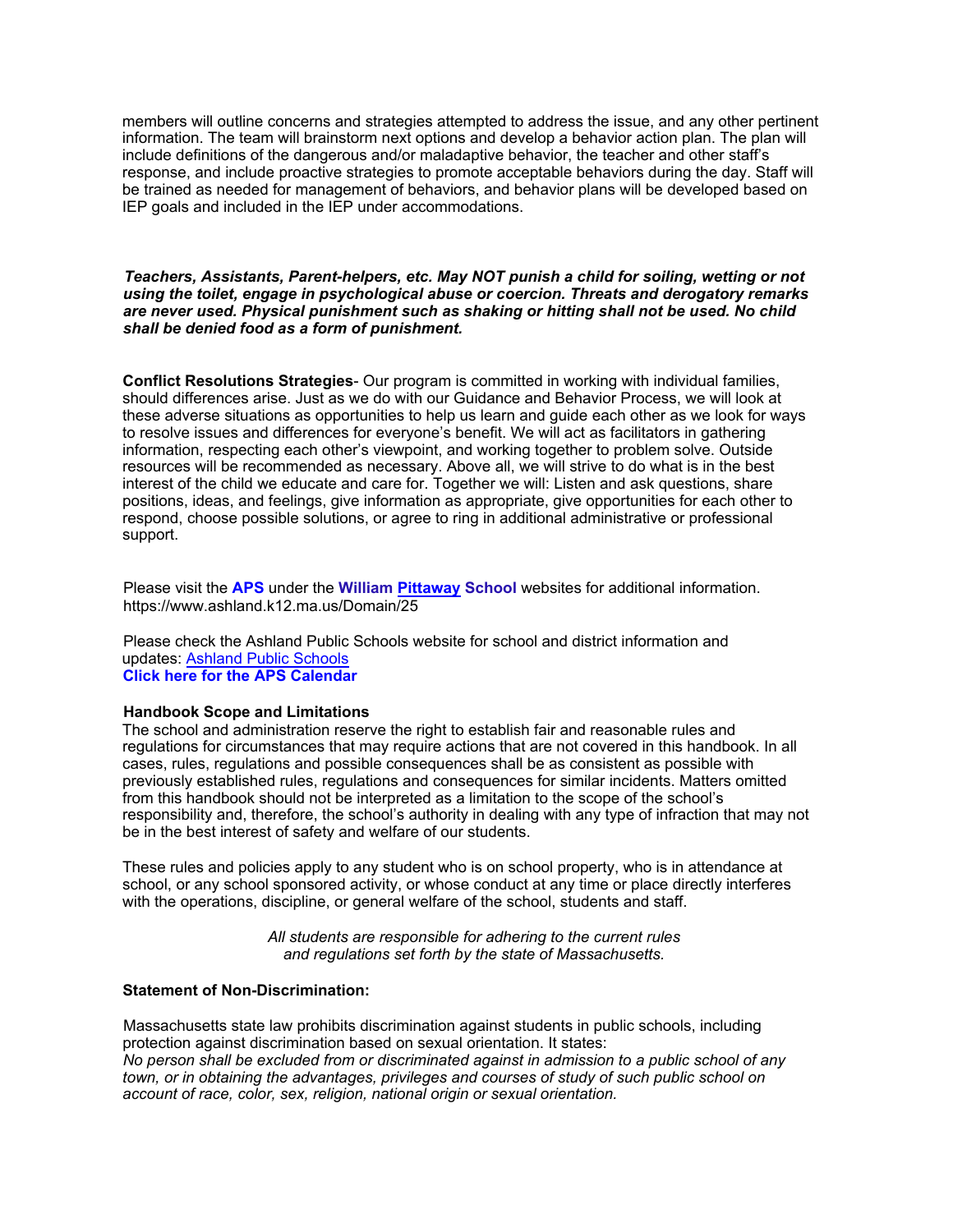The Ashland Public Schools offer all courses of study, extra-curricular activities and school services without regard of race, color, sex, religion, national origin or sexual orientation. In addition, the School Department adheres to the Federal requirements provided under Title VI, Title IX and Section 504.

The Ashland Public Schools does not discriminate on the basis of race, color, sex, religion, national origin, sexual orientation or handicap in admission to, access to, treatment in or employment in its programs and activities.

The administrators identified at the link below have been designated to handle inquiries regarding the nondiscrimination policies: **Civil Rights Links / District Coordinator Information** 

#### **DISTRICT POLICIES:**

The School Committee "shall have the power to establish educational goals and policies for the schools in the district consistent with the requirements of law and statewide goals and standards established by the Board of Education (M.G.L. c71, §37)." The Ashland Public Schools School Committee maintains policies to ensure the school district operates in an effective and efficient manner. Review of School Committee Policy is on-going throughout each school-year. It is the responsibility of each individual to monitor the Ashland Public School's website for the most current policies. Policies printed within this handbook were current at the time of printing.

Please click this link to access the **Ashland Public Schools' Policy Manual***.* 

If you have any questions regarding current School Committee policies, please contact the Office of the Superintendent of Schools at 508-881-0150.

#### **SCHOOL ATTENDANCE:**

Attendance is a critical factor in school success for students. Studies have shown that consistent school attendance, academic success, and school completion have a positive correlation. **Please refer to the [School Committee Attendance Policy](https://z2policy.ctspublish.com/masc/browse/ashlandset/ashland/JH) for more details.** Please call the attendance line at **508 881-0160** if your child is going to be absent.

#### **Warren/Pittaway Site Council**

The Massachusetts Education Reform Act of 1993 mandated the formation of a School Improvement Council at each school in the Commonwealth. The council is composed of teachers, parents, the building administrators, and a member of the local community. Councils are responsible for assisting the building administrators in adopting educational goals for the schools, identifying the educational needs of students attending either of the two schools, reviewing the schools' annual budgets, and formulating School Improvement Plans. The School Council's Improvement Plans are submitted to the School Committee for review and approval each year. The Site Council provides a unique opportunity for parents to become involved in identifying and implementing educational goals that benefit both the children and the respective school community as a whole.

#### **Leaving a Message for Teacher:**

Should you wish to speak to your child's teacher, you may leave a message with the office staff. However, teachers will not be able to return the call while school is in session. You may also email the teacher, including your telephone number and a good time to reach you. Our email addresses end with @ashland.k12.ma.us. Most often the email address begins with the person's first letter of their first name, followed by their last name, so William Pittaway would have an email address of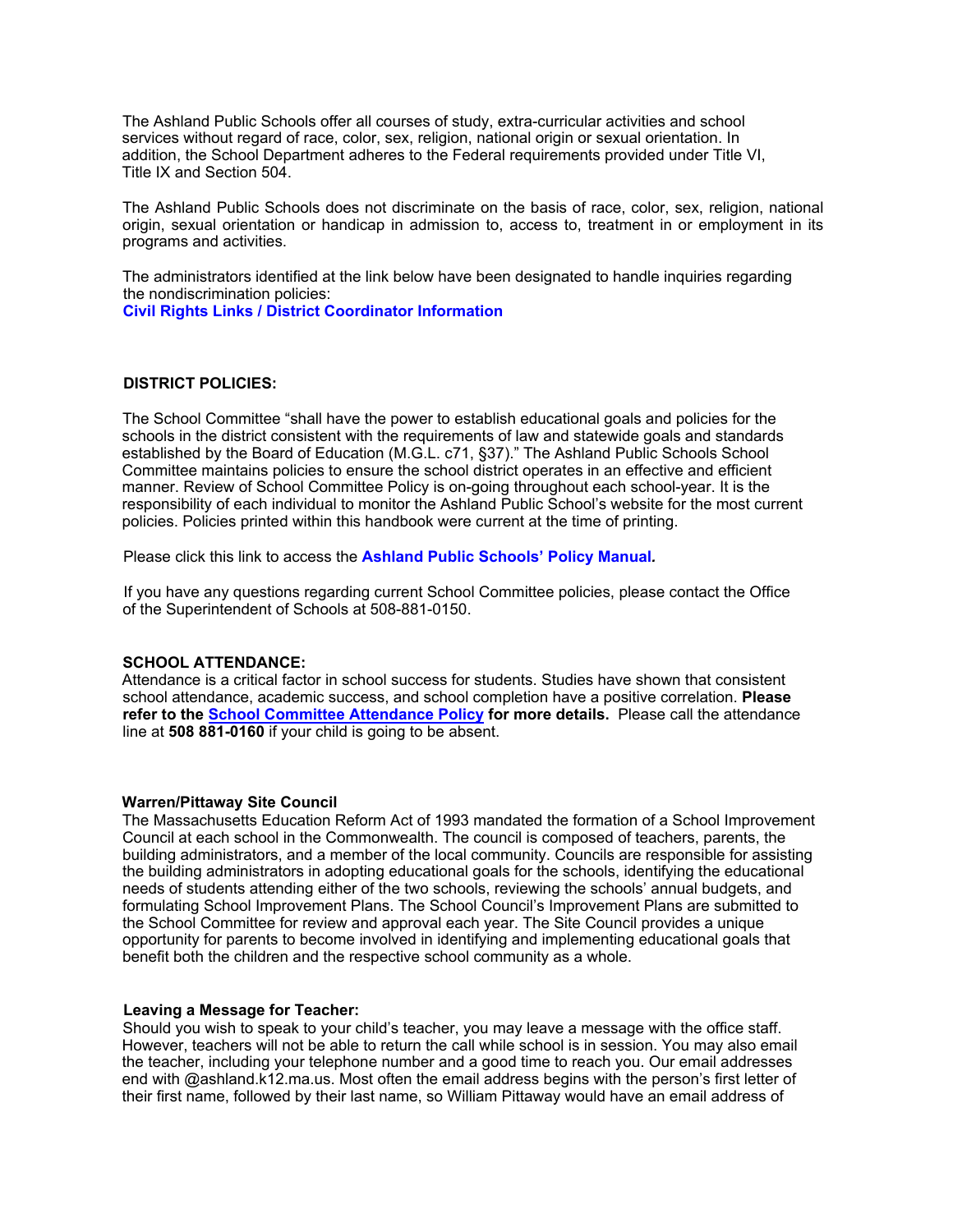wpittaway@ashland.k12.ma.us.

#### **HEALTH SERVICES:**

The role of the professional school nurse is to strengthen the educational process by assisting students in maintaining optimal health. This is accomplished in a variety of ways: evaluation of health concerns, first aid and emergency care, medication administration, monitoring of chronic illnesses, maintaining individual health records in accordance with DPH requirements, and performing State mandated health screenings.

#### **Illness**

Families are strongly encouraged to communicate any student health concerns to the school nurse. If your child has allergies, asthma, diabetes, seizures, attention deficit disorder or any other medical or mental health issues please communicate with your school nurse regarding treatment plans and medications prior to school entry or upon diagnosis.

The nurse is available throughout the school day for students and staff who are injured or become ill in school.

Optimal learning requires good health. In an effort to promote parent-school cooperation for the benefit of our students, the following guidelines concerning health issues are enforced.

**Fever:** Students should not be sent to school with a fever (temperature of 100 degrees or higher). A student must be fever-free for 24 hours without fever-reducing medication before returning to school.

**Strep Throat:** If strep throat is suspected, students must remain out of school until the culture results are known. If the culture is positive, the student must be on antibiotics for 24 hours before returning to school.

For any illness requiring antibiotic treatment, the student must be on antibiotics for 24 hours before returning to school.

Students returning to school after recovering from a communicable disease must be readmitted through the school nurse's office.

**Head Lice:** If the parent of a child finds lice or nits in their child's head, the school nurse must be notified. If lice or nits are found by the school nurse, the child will be sent home for treatment. After treatment the student must return with a parent so that the student may be checked by the school nurse. In order to return to school, hair must be free of all nits and lice.

**Transportation:** It is the responsibility of the parents/guardians to provide transportation and further care of the student if the student becomes ill or injured on school property. Students may not be sent home without parental approval. In an emergency situation the school nurse will call 911 and the student will be transported to the nearest hospital. (A staff member will accompany your child)

#### **Medication**

The School Nurse is responsible for the administration of all medications taken by the students during the school day, unless otherwise specified. The school nurse, with the permission of the Department of Public Health, will delegate authority to administer medication on a field trip to another adult.

The following form must be completed and on file in the Health Office before any medication is administered:

- Doctor's Order (Renewed yearly)
- Parent/Guardian Consent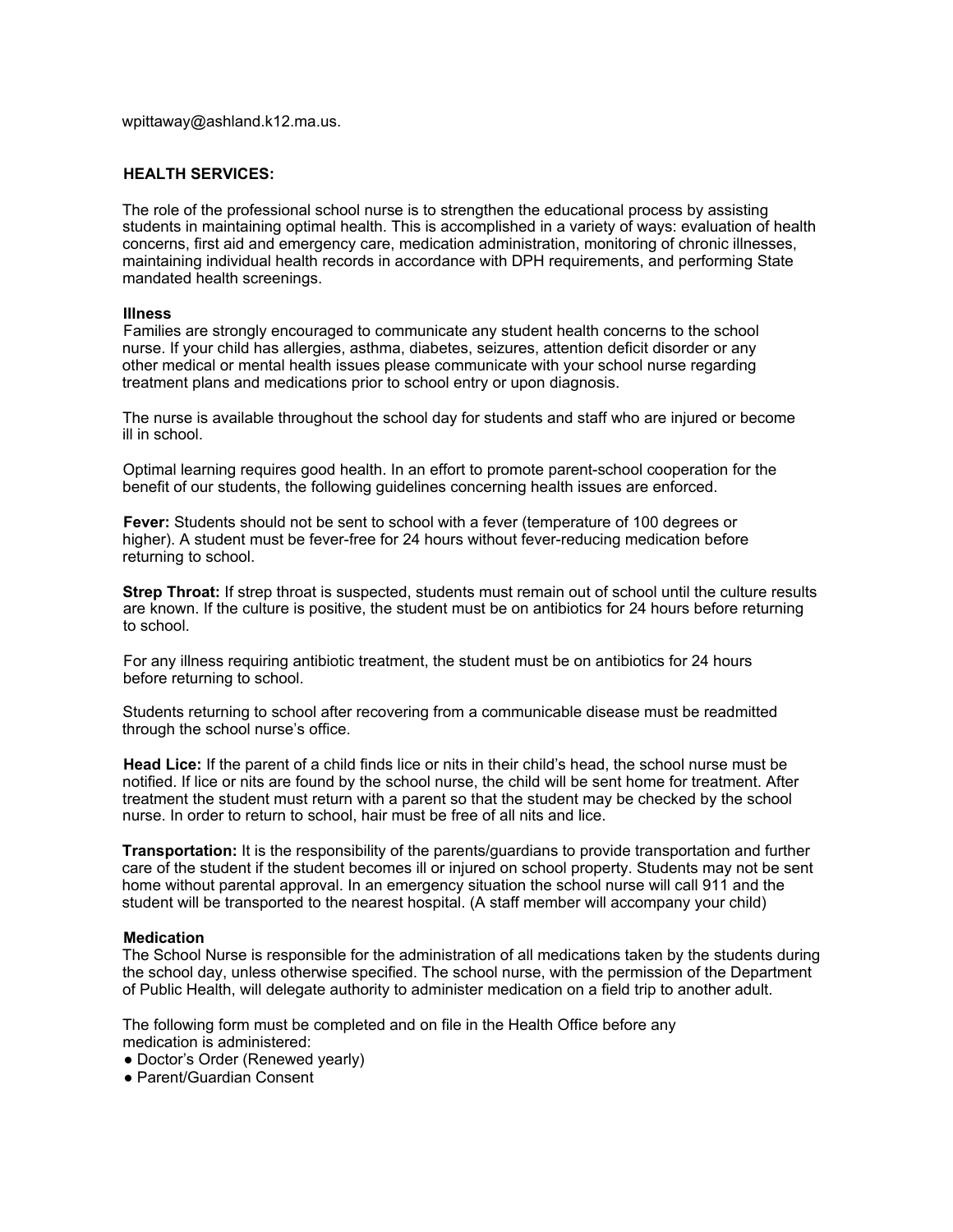Under protocols written by Ashland's School Physician, nurses may administer Acetaminophen, Ibuprofen, Tums, and lozenges as needed. Parent permission for these is required and is included on the Health-Emergency form completed at the beginning of each school year.

Medication Policy and all forms can be found on APS website under the Health Services link.

#### **Health Record (Physical Exams and Immunizations)**

Each student has an individual health file. Please submit any new physical exams or immunization information to the school nurse. All students new to Ashland Public Schools are required to have a current physical examination and up to date immunizations. Immunization requirements change when new State regulations are passed.

#### **State Mandated Requirements (Physical Exams and Screenings)**

State mandated health requirements include the following: Physical exams are required in grades PK, K, 4, 7, and 10. Vision screening occurs annually in grades PK, K-5, 7 and 10. Hearing screening occurs annually in grades PK, K-3, 7 and 10. Postural screening occurs annually in grades 5 through 9. Body Mass Index (BMI) screening occurs annually in grades 1, 4, 7 and 10. Parents who choose to waive BMI screening must submit a written request to the school nurse.

#### **Management of Life-Threatening Allergies**

Ashland Public Schools recognizes that students with life-threatening allergies (LTA) require reasonable accommodations necessary to ensure access to available education and educationrelated benefits. Ashland Public Schools cannot guarantee to provide an allergen-free environment for all students with LTA. The goal is to minimize the risk to students with LTA. The guidelines established include building-based plans, the implementation of Individual Care Plans, and training programs for personnel. Specific responsibilities for the student, parent, and school personnel are listed in the policy.

#### **Chronic Illness Policy**

It is the policy of Ashland schools to work together with parents, students, health care providers, and the community to provide a safe and supportive educational environment for students with chronic illnesses and to ensure that students with chronic illnesses have the same educational opportunities as other students.

Please click here for more **health related information on APS website under Health Services link**